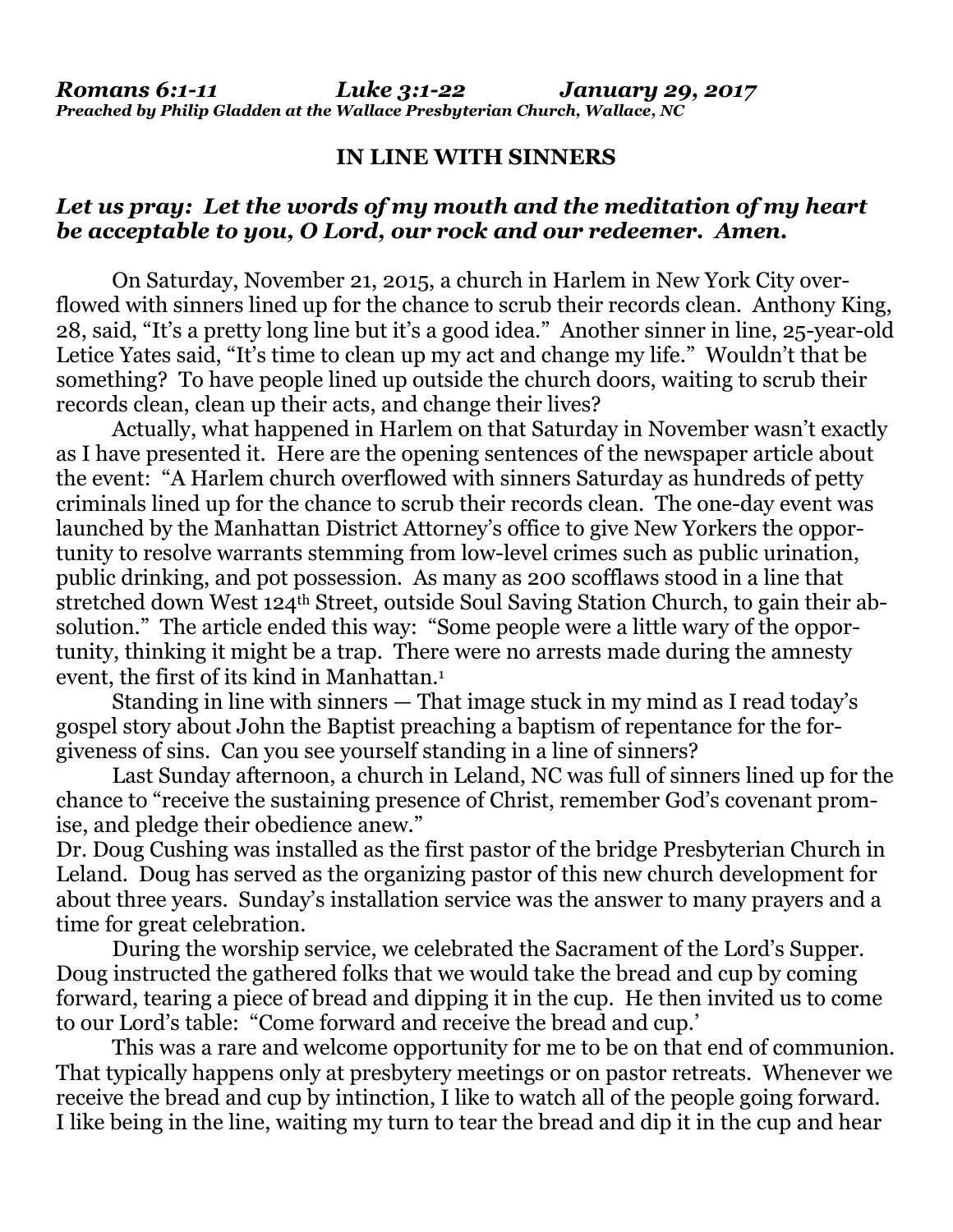the words, "The body and blood of Christ for you." As a sinner myself, it's a powerful experience to be in line with a bunch of sinners.

Imagine the scene there in the wilderness by the Jordan River. Imagine Jesus standing in line, waiting his turn to be baptized by John. What do you see? What do you think the people standing in line with Jesus saw when they looked at him?

Did you know that we have no physical description of Jesus in the gospels? The closest we come to any kind of description is when Mark in his gospel and Philip in the Book of Acts cite the Suffering Servant passage from the prophet Isaiah: "Just as there were many who were astonished at him — so marred was his appearance, beyond human semblance, and his form beyond that of mortals . . . He had no form or majesty that we should look at him, nothing in his appearance that we should desire him. He was despised and rejected by others; a man of suffering and acquainted with infirmity; and as one from whom others hide their faces he was despised, and we held him of no account." (Isaiah 52:14; 53:2-3)

But what did Jesus look like? Well, he probably looked like any other 1st century A.D. Palestinian Jew. Look at the picture in the upper left hand corner on the front page of today's bulletin.



Is that what Jesus looked like? Who knows? That picture was generated by Richard Neave, a retired medical artist from the University of Manchester, England, in 2001 for a BBC documentary. Mr. Neave used an actual skull of a 1st century Palestinian man. He said, "I made a plaster cast of the skull which gives me something to work on. Then I put clay over it and, using soft tissue measurements, build up the anatomy of the face. Inevitably there are some areas where you have to speculate, particularly if parts of the skull are missing." Mr. Neave did not make the claim that this is actually Jesus' face, but that, if Jesus looked like a man of his time and place in 1st century A.D. Palestine, he might have/probably looked like this.<sup>2</sup>

It's different, isn't it? The point is, unless you were a neighbor of Jesus from Nazareth standing in line with him by the Jordan River, you probably wouldn't have noticed anything different about him. At this point in the gospel, Jesus has yet to begin his public ministry of preaching, healing, and teaching. The general public wouldn't have known about him. He was/is one of us. As *The Message* translates John 1:14, "The Word became flesh and blood, and moved into the neighborhood."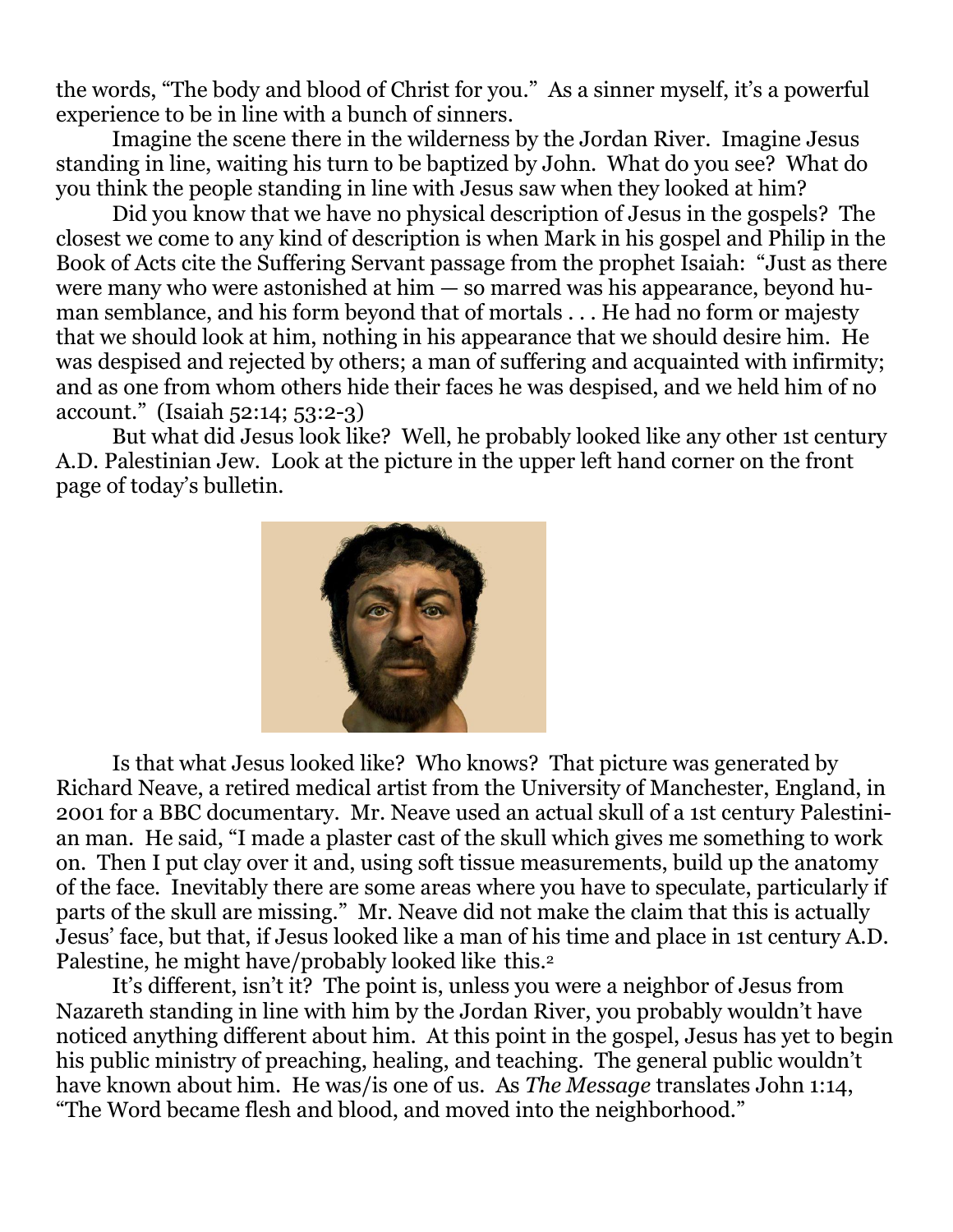Wait a minute! Even if Jesus looked like a man of his time and place, which meant he looked like everybody else in line for baptism that day, wasn't he different? John "went into all the region around the Jordan, proclaiming a baptism of repentance for the forgiveness of sins." (Luke 3:3) Why did Jesus have to be baptized? After all, as Hebrews 4:14-15 reminds us, "Since, then, we have a great high priest who has passed through the heavens, Jesus, the Son of God, let us hold fast to our confession. For we do not have a high priest who is unable to sympathize with our weaknesses, but we have one who in every respect has been tested as we are, yet without sin."

Why did Jesus have to be baptized? It depends on what you mean by "have to." Already in the time when the gospels were being written, this was an embarrassing question for the church. In Matthew's story, when Jesus goes to be baptized by John, John protests and says, "I need to be baptized by you, and do you come to me?" But Jesus tells him, "Let is be so now; for it is proper for us in this way to fulfill all righteousness." (Matthew 3:14-15)

In other words, it was "necessary, the right thing to do," just as the boy Jesus "had to" be in the temple, being about his Father's business. This is what Jesus chose to do. He submitted to God's will and stood in solidarity with us. As someone has said, "Jesus comes to join and not abandon the people of God. Jesus wasn't ashamed, he was there with everybody to be baptized. Jesus simply got in line with everybody who had been broken by the wear and tear of the world." Which is why the letter to the Hebrews can go on to say, "Let us therefore approach the throne of grace with boldness, so that we may receive mercy and find grace to help in time of need." (4:16) That's why it is such good news that Jesus stood in line with sinners that day by the Jordan, waiting to get baptized. That's why it is such good news that Jesus still stands with sinners like you and me today.

In the last couple of weeks, we have heard from Luke's gospel that "the child grew and became strong, filled with wisdom; and the favor of God was upon him . . .and Jesus increased in wisdom and in years, and in divine and human favor." When Jesus had been baptized, a heavenly voice told him, "You are my Son, the Beloved; with you I am well pleased." Maybe God the Father was well pleased that Jesus had gone to the water to be baptized. But God was probably most pleased about the arc of Jesus' life and what it suggested about his upcoming ministry.

Jesus standing in line with sinners is a preview of what is to come. That is the complaint lodged against him throughout the gospel of Luke:

\* When Jesus and his disciples went to dinner at the house of Levi the tax collector, along with a large crowd of tax collectors, the Pharisees and their scribes complained to the disciples, "Why do you eat and drink with tax collectors?" (Luke 5:29- 30)

\* When a woman from the city barged in and bathed Jesus' feet at the dinner party at the Simon the Pharisee's house, the host thought to himself, "If this man were a prophet, he would have known who and what kind of woman this is who is touching him — that she is a sinner." (Luke 7:39)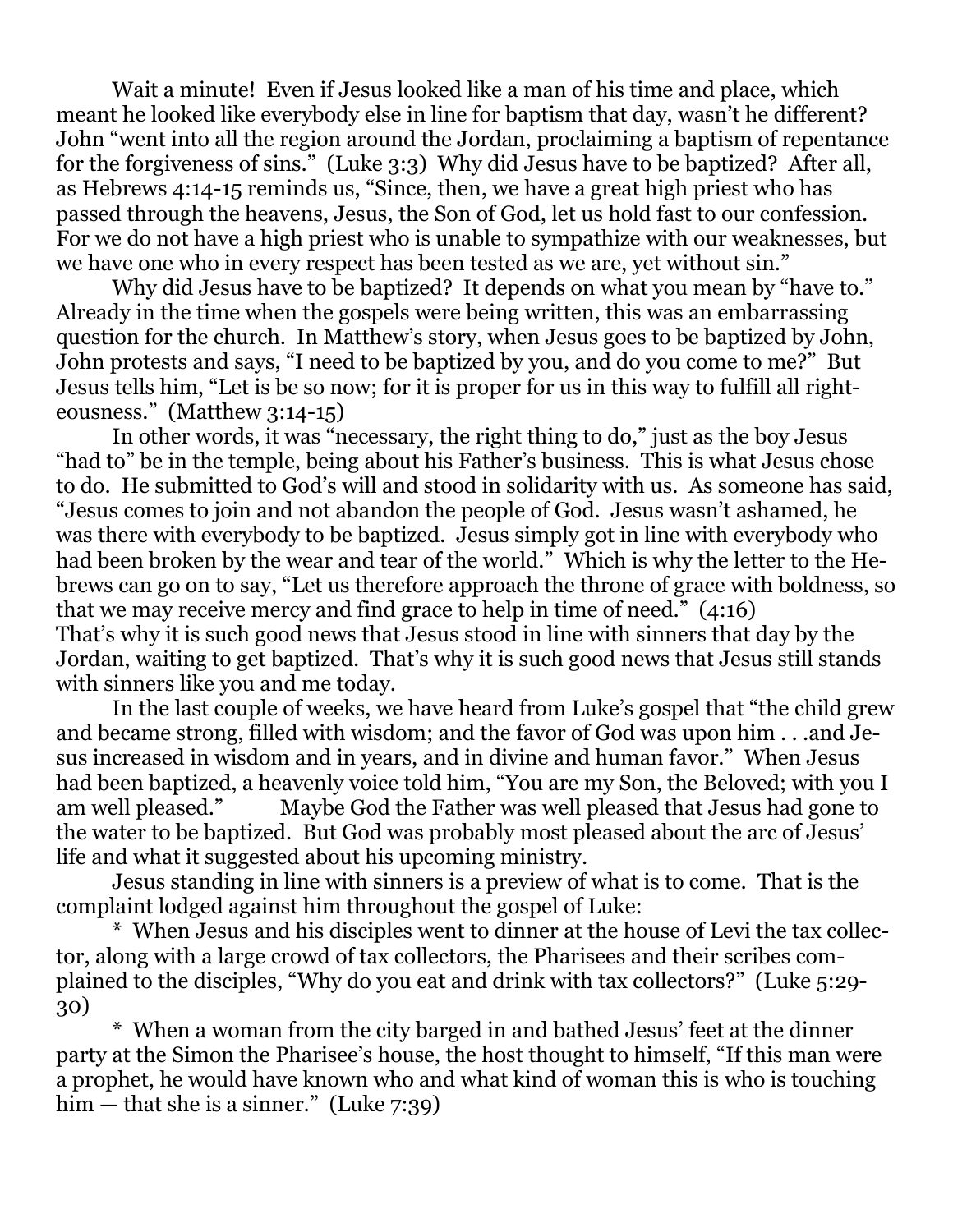\* When all the tax collectors and sinners came to listen to Jesus, the Pharisees and scribes grumbled, "This fellow welcomes sinners and eats with them." (Luke 15:2)

\* When Jesus invited himself to dinner at the home of the tax collector Zacchaeus, everybody grumbled, "He has gone to be the guest of one who is a sinner." (Luke 19:6-7)

Do you wonder what Jesus thought about as he stood in line with sinners and looked at all of them? Jesus once told his disciples a parable about a Pharisee and a tax collector praying in the temple. The Pharisee prayed, "God, I thank you that I am not like other people; thieves, rogues, adulterers, or even like this tax collector." (Luke 18:11) If anyone in history could have ever prayed that Pharisee's prayer in all truth and sincerity, it was Jesus. But, not only did Jesus never pray that way, his life, ministry, and death showed just the opposite reaction to the people in line with him:

\* he came to be baptized with all the people

\* he came as an act of solidarity with a nation and world of sinners

\* he got in line with a bunch of sin-sick people who were looking for a new beginning and a return to God

\* he identified with the broken sinners who needed God.

The beautiful Christ hymn in Philippians 2 puts it this way: "Let the same mind be in you that was in Christ Jesus, who, though he was in the form of God, did not regard equality with God as something to be exploited, but emptied himself, taking the form of a slave, being born in human likeness. And being found in human form, he humbled himself and became obedient to the point of death — even death on a cross."  $(2:5-8)$ 

Even though our own baptisms and those of our children are occasions for great celebration as we are reminded, "You are children of God," baptism reminds us of the great cost of God's love in the life and death of his Beloved Son. In his letter to the Christians at Rome, just before the section Ann read this morning about dying and rising with Christ in baptism, the apostle Paul writes, "For while we were still weak, at the right time Christ died for the ungodly. Indeed, rarely will anyone die for a righteous person — though perhaps for a good person someone might actually dare to die. But God proves his love for us in that while we still were sinners Christ died for us. Much more surely then, now that we have been justified by his blood, will we be saved through him from the wrath of God. For if while we were enemies, we were reconciled to God through the death of his Son, much more surely, having been reconciled, will we be saved by his life." (Romans 5:6-10)

Aren't you glad that Jesus got in line with sinners like you and me that day by the Jordan River?